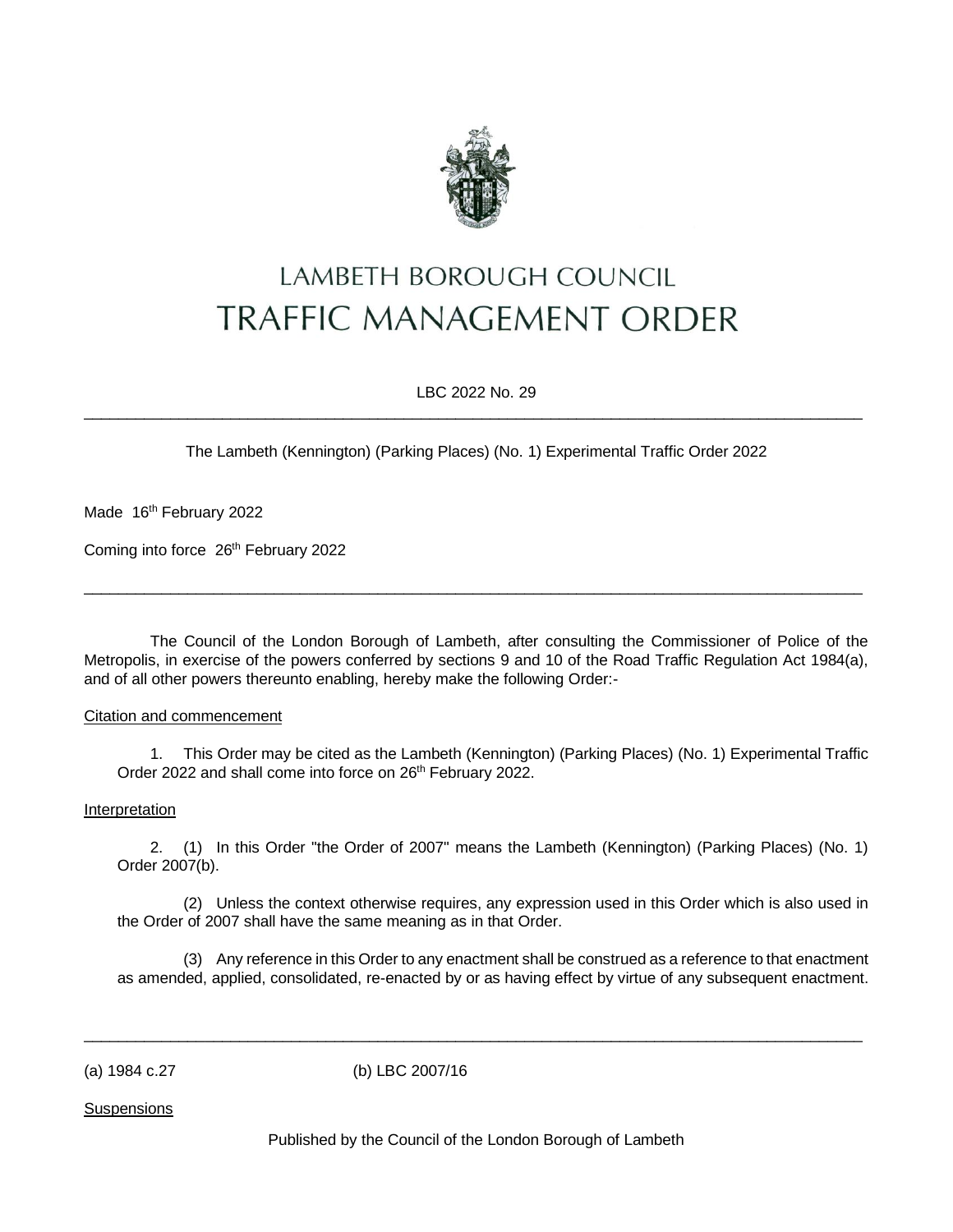3. Whilst this Order continues in force and without prejudice to the validity of anything done or to any liability incurred in respect of any act or omission before the coming into force of this Order, the designation by the Order of 2007 of the parking place numbered 196 (Carroun Road) therein, the designation by the Lambeth (Kennington) (Parking Places) (No. 3) Order 2010(a) of the parking place numbered 796 (Whitgift Street) in Schedule 5 to that Order and the designation by the Lambeth (Kennington) (Parking Places) (No. 6) Order 2019(b) of the parking place numbered 981 (Dorset Road) therein, are hereby suspended.

#### Designation of parking place and application of the Order of 2007 thereto

4. (1) Whilst this Order continues in force, the area on a highway comprising the length of carriageway of a street specified in column 2 of the Schedule to this Order and bounded on one side of that length by the edge of the carriageway and on the other sides by a white line marking is designated as a parking place.

(2) The reference in this Article to a white line marking shall be construed as a reference to the white line marking (either broken or continuous) provided for in Schedule 7 to the Traffic Signs Regulations and General Directions 2016(c) or, if applicable, authorised by the Secretary of State by virtue of section 64 of the Road Traffic Regulation Act 1984.

(3) Whilst this Order continues in force, the provisions of the Order of 2007 (other than Articles 3, 16 and 40) shall apply to the area designated as a parking place by this Order as if in those provisions any reference to a parking place included a reference to the area designated as a parking place by this Order, and as if any reference to Schedule 3A to the Order of 2007 included a reference to the Schedule to this Order.

#### Placing of traffic signs, etc.

- 5. The Council shall:-
	- (a) place and maintain traffic signs indicating the limits of the parking place referred to in the Schedule to this Order;
	- (b) place and maintain in or in the vicinity of the parking place referred to in the Schedule to this Order traffic signs indicating that such parking place may be used during the permitted hours for the leaving only of the vehicles specified in Article 4(6) of the Order of 2007; and
	- (c) carry out such other work as is reasonably required for the purposes of the satisfactory operation of the parking place referred to in the Schedule to this Order.

(a) LBC 2010/55 (b) LBC 2019/106 (c) S.I. 2016/362

Modification or suspension of this Order

 $\overline{\phantom{a}}$  ,  $\overline{\phantom{a}}$  ,  $\overline{\phantom{a}}$  ,  $\overline{\phantom{a}}$  ,  $\overline{\phantom{a}}$  ,  $\overline{\phantom{a}}$  ,  $\overline{\phantom{a}}$  ,  $\overline{\phantom{a}}$  ,  $\overline{\phantom{a}}$  ,  $\overline{\phantom{a}}$  ,  $\overline{\phantom{a}}$  ,  $\overline{\phantom{a}}$  ,  $\overline{\phantom{a}}$  ,  $\overline{\phantom{a}}$  ,  $\overline{\phantom{a}}$  ,  $\overline{\phantom{a}}$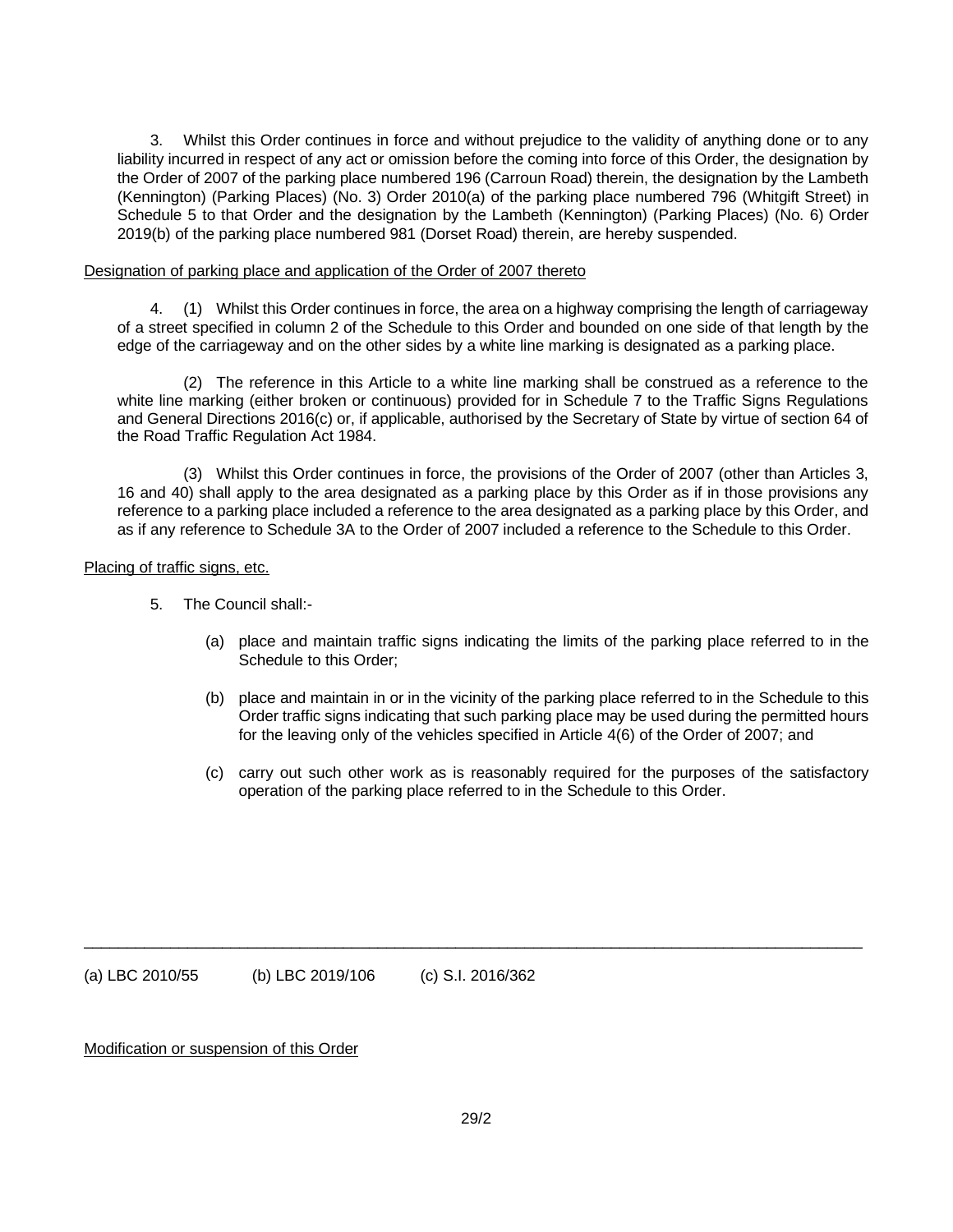6. In pursuance of section 10(2) of the Road Traffic Regulation Act 1984, the Assistant Director of Infrastructure, Environment, Public Realm & Climate Change Delivery or some other person authorised in that behalf by him, may, if it appears to him or that other person essential in the interests of the expeditious, convenient and safe movement of traffic, or in the interests of providing suitable and adequate on-street parking facilities, or for preserving or improving the amenities of the area through which any road affected by this Order runs, modify or suspend the operation of this Order or any provision of it, save that no modification shall make an addition.

Dated this sixteenth day of February 2022.

Ben Stevens Highway Network Manager